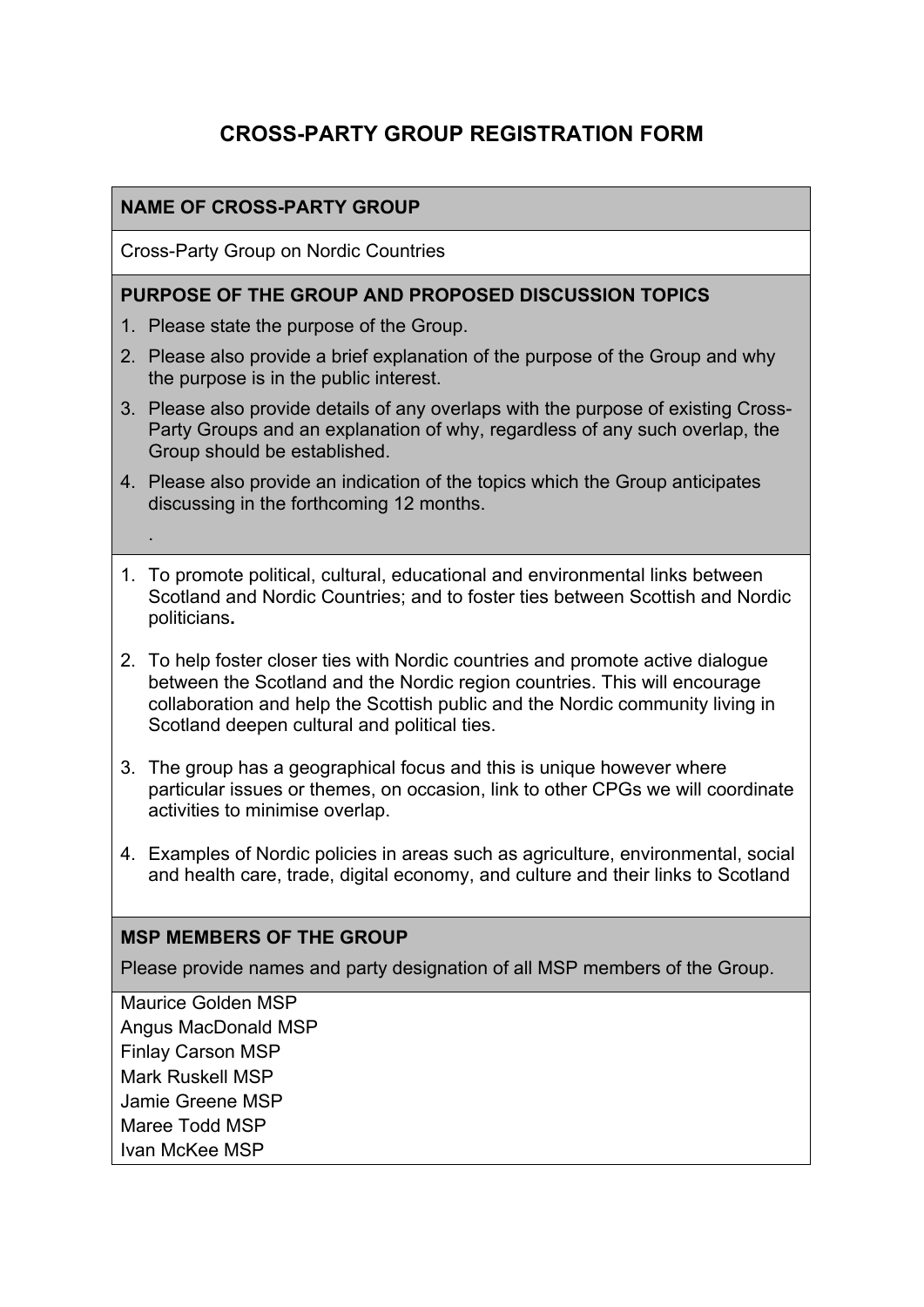# **NON-MSP MEMBERS OF THE GROUP**

For organisational members please provide only the name of the organisation, it is not necessary to provide the name(s) of individuals who may represent the organisation at meetings of the Group.

| Individuals          | Harry Nimmo, Honorary Consul of Finland |
|----------------------|-----------------------------------------|
|                      | Amy Rice, MSP Staff                     |
| <b>Organisations</b> | N/A                                     |

### **GROUP OFFICE BEARERS**

Please provide names for all office bearers. The minimum requirement is that two of the office bearers are MSPs and one of these is Convener – beyond this it is a matter for the Group to decide upon the office bearers it wishes to have. It is permissible to have more than one individual elected to each office, for example, co-conveners or multiple deputy conveners.

| Convener               | Maurice Golden MSP                    |
|------------------------|---------------------------------------|
| <b>Deputy Convener</b> | Angus Macdonald MSP; Mark Ruskell MSP |
| Secretary              | Amy Rice, MSP Staff                   |
| Treasurer              | Amy Rice, MSP Staff                   |

# **FINANCIAL BENEFITS OR OTHER BENEFITS**

Please provide details of any financial or material benefit(s) the Group anticipates receiving from a single source in a calendar year which has a value, either singly or cumulatively, of more than £500. This includes donations, gifts, hospitality or visits and material assistance such as secretariat support.

N/A

### **SUBSCRIPTION CHARGED BY THE GROUP**

Please provide details of the amount to be charged and the purpose for which the subscription is intended to be used.

N/A

# **CONVENER CONTACT DETAILS**

Name Maurice Golden MSP